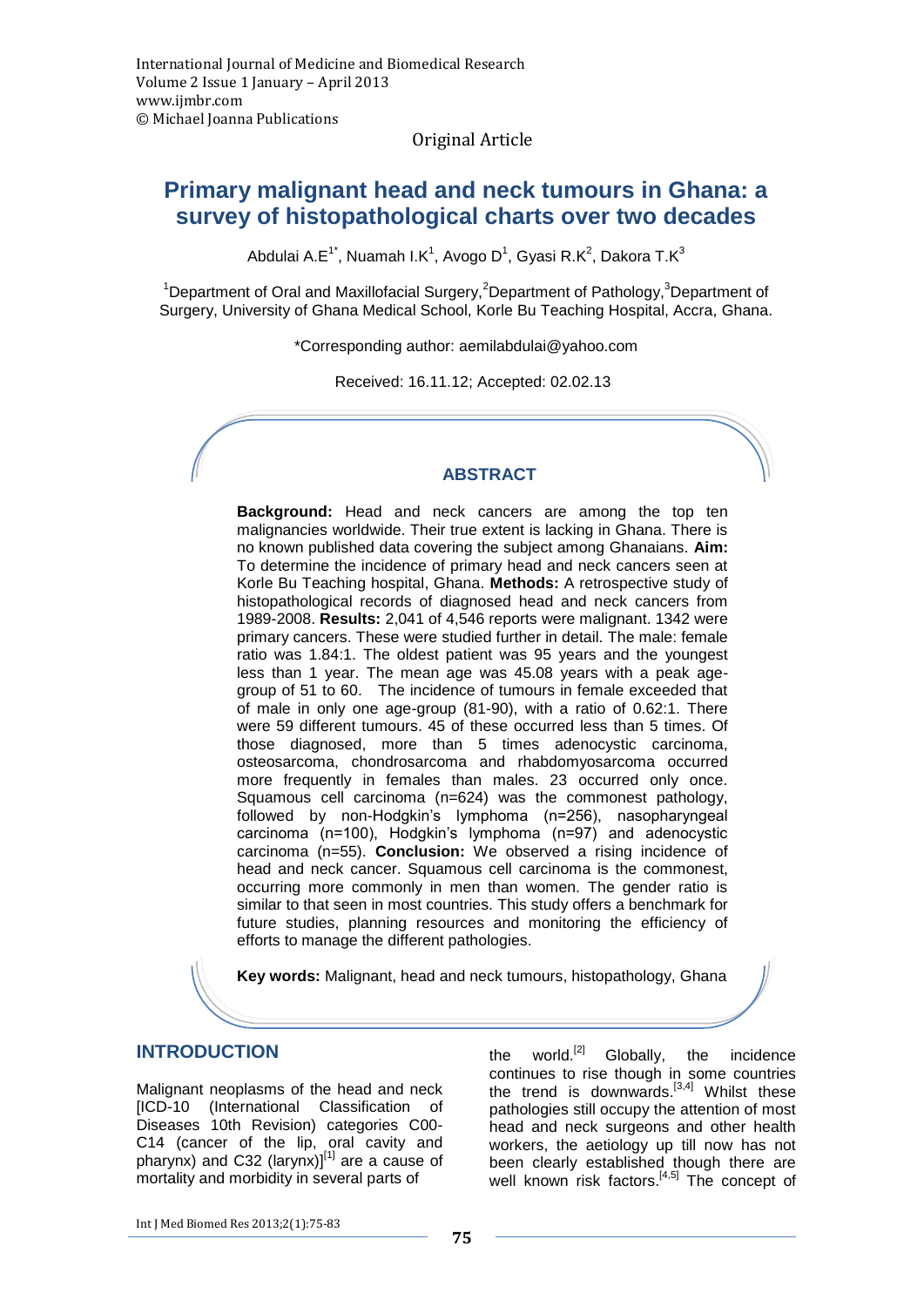field cancerisation which was initially suggested by Slaughter to explain the presence of multiple primary tumours affecting mucosa of the upper aero digestive tract (UADT) exposed to similar mutagens is still respected.<sup>[6,7]</sup> The changes in the mucosa is said to follow a multi-step path from normal epithelium through other<br>transitional stages before becoming transitional stages before becoming malignant. These changes may affect any part of the mucosa of the UADT.<sup>[8]</sup> Several genes have been implicated as playing a role. These include tumour suppressors like the cyclin-dependent kinase inhibitors, TP53 and RB1 and oncogenes like the cyclin family, EGFR and ras.<sup>[9,10]</sup>

In the present literature, suggested possible risk factors include betel quid, alcohol and or, tobacco use; viral infections which include human papillomavirus (HPV) infection (for oropharyngeal cancer), [4,11,12] epstein-Barr virus (EBV) infection (for nasopharyngeal cancer),<sup>[13]</sup> and others which include immune suppression, sunlight, asbestos, wood dust, paint fumes, diet and nutrition.<sup>[2]</sup> There is a wide geographical and ethnic variation in the incidence, presentation and prognosis of these pathologies.<sup>[2]</sup> The importance of some of these in the aetiology is still being debated. In the USA there is a reported variation in the incidence and behaviour of these tumours in different races.<sup>[2]</sup> In the UK 25% of these tumours have no known associated risk factors.<sup>[14]</sup> Whilst the concept of field cancerisation offers a possible explanation for multiple mucosal malignancies it does not attempt to explain the aetiology for the other malignancies in the head and neck region.

In developing strategies and planning resour**c**es to manage this group of pathologies in any population one needs to have a comprehensive and accurate data with respect to incidence, trends, common sites and histological type. To the best of our knowledge, there is no published study in the present literature on this subject among Ghanaians. We studied pathology charts over two decades in the tertiary health institution in Ghana, to describe the histopathological aspects and determine the incidence of primary head and neck malignant tumours to contribute to the knowledge and understanding on this subject.

### **METHODOLOGY**

Histopathological charts seen at the Department of Pathology of a tertiary hospital over a twenty year period were used in the study. The charts which met our selection criteria of primary malignant tumour were selected for further study after excluding recurrent tumours, intracranial tumours, tumours affecting the globe (retinoblastoma), inflammatory swellings mimicking neoplasms, reactive cervical lymphadenitis and metastasis to the head and neck areas. The age, gender, site of pathology, receipt date of sample and the histological diagnoses were noted and recorded. The data had previously been the source of information for a previous study. All patients had either been seen initially at the ENT department, Maxillo-facial or paediatric unit. Senior clinicians carried out the biopsies which were then presented to the Department of Pathology and prepared for the pathologist. Specimen records were kept in the department and original reports sent to the referring clinician.

#### **Statistical analysis**

Data were analysed using Microsoft Excel spread sheet after they were scrutinised and cleaned.

# **RESULTS**

There were 4,546 reports of head and neck tumours over the study period. 2,041 were malignant. 1,342 met our selection criteria of primary malignant tumour. 869 were male and 473 female giving a male to female ratio of 1.84:1. The average age was 45.55 for male, 44.21 for female and 45.08years for both sexes. The oldest was 95 years and youngest less than a year old (2 months). The incidence rose with increasing age until it peaked in the age group 51-60 years for both the whole group  $(n=249)$  and the male group (n=186). That for the female (n=80) group was higher, 61-70 years. The lowest incidence was in the age group 91-100 (n=6). The incidence of tumours in females exceeded that of men in only one age group (81-90) with a ratio of 8:13, (Tables 1 and 2).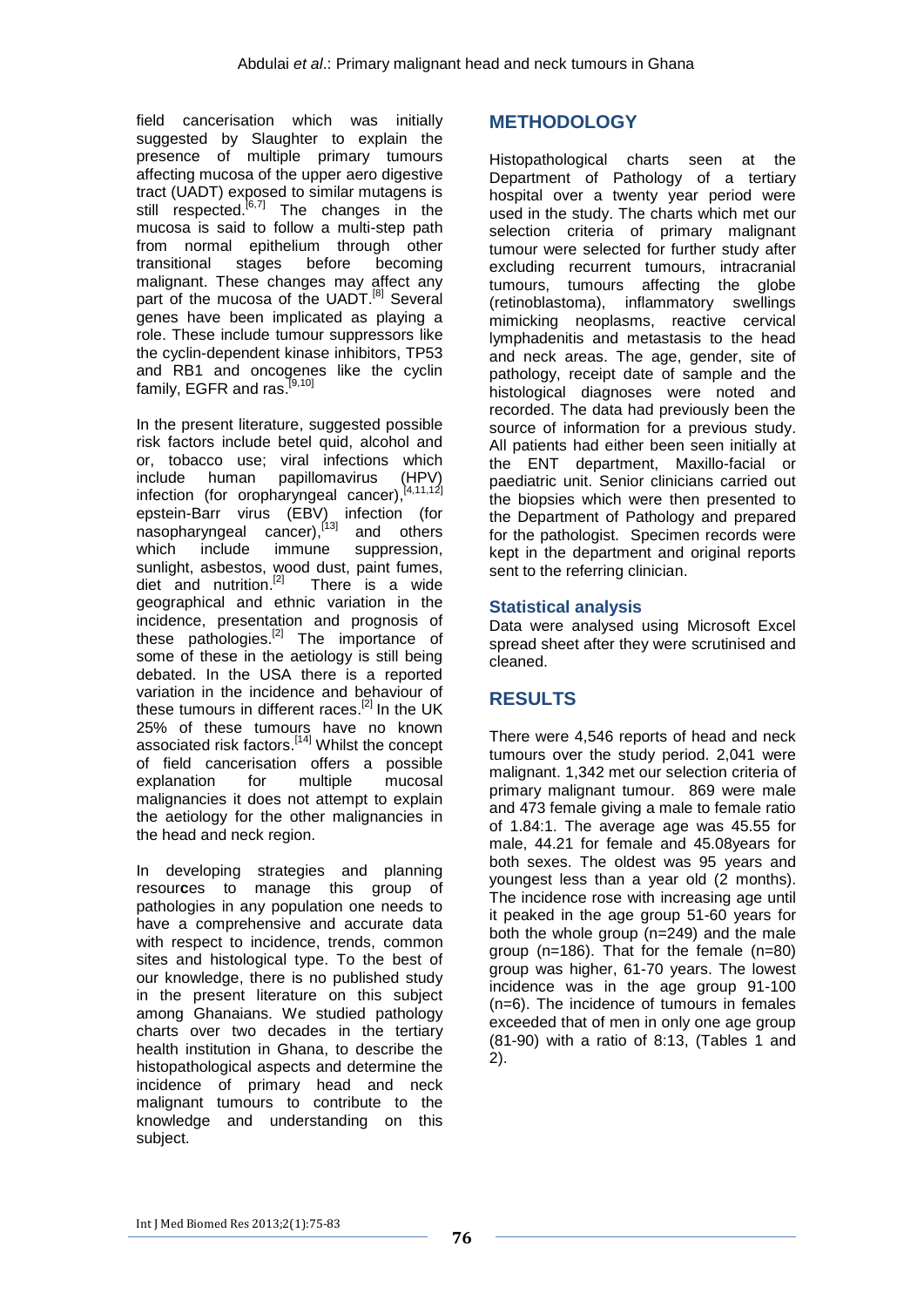| ətuuy əariipi <del>c</del> |        |             |                  |
|----------------------------|--------|-------------|------------------|
| <b>AGE</b>                 | FEMALE | <b>MALE</b> | <b>M:F RATIO</b> |
| $0 - 10$                   | 27     | 51          | 1.89             |
| 11-20                      | 60     | 95          | 1.58             |
| $21 - 30$                  | 57     | 73          | 1.28             |
| $31 - 40$                  | 67     | 99          | 1.48             |
| 41-50                      | 72     | 147         | 2.04             |
| 51-60                      | 63     | 186         | 2.95             |
| 61-70                      | 80     | 136         | 1.70             |
| $71 - 80$                  | 31     | 71          | 2.29             |
| 81-90                      | 13     | 8           | 0.62             |
| 91-100                     | 3      | 3           | 1.00             |
| All Ages                   | 473    | 869         | 1.84             |

Table 1: Age and sex distribution of the study sample

There were 33 pathologies that affected one sex and not the other. 221 histologically confirmed malignant tumours were recorded over the first 5 years (1989-1993), with an average of 44 cases annually. The incidence of head and neck tumours when averaged over five years was observed to have systematically risen annually over the 20 year period (Table 3, Figure 1).

Table 2: Incidence of tumour occurrence by age-group in the study sample

| ס − סי<br>Age | Female | Male | Total | Percentage |
|---------------|--------|------|-------|------------|
| group         |        |      |       |            |
| $0 - 10$      | 27     | 51   | 78    | 5.81       |
| $11 - 20$     | 60     | 95   | 155   | 11.55      |
| $21 - 30$     | 57     | 73   | 130   | 9.69       |
| $31 - 40$     | 67     | 99   | 166   | 12.37      |
| 41-50         | 72     | 147  | 219   | 16.32      |
| 51-60         | 63     | 186  | 249   | 18.55      |
| 61-70         | 80     | 136  | 216   | 16.10      |
| 71-80         | 31     | 71   | 102   | 7.60       |
| 81-90         | 13     | 8    | 21    | 1.56       |
| $91 -$<br>100 | 3      | 3    | 6     | 0.45       |

Table 3: Incidence of tumours and annual rates over the study period

| 5-yr period | Incidence  | Yearly  |  |
|-------------|------------|---------|--|
|             | of tumours | average |  |
| 1989-1993   | 221        | 44      |  |
| 1994-1998   | 312        | 62      |  |
| 1998-2003   | 382        | 76      |  |
| 2004-2008   | 427        | 85      |  |
| Total       | 1342       |         |  |



Figure 1: Incidence of Head and neck cancer

at 5-year intervals over the study period

There were 57 different malignant pathologies. 14 of these occurred 5 times or more (Table 4a). 43 occurred less than 5 times with 21 of them more than once, (Table 4b), and 22 occurring only once (Table 4c). The commonest histopathological type was squamous cell carcinoma (n=624) which constituted 46.5% of all the primary head and neck tumours with a male to female ratio of 2.63:1. As a group, the lymphomas (n=374), were the next in frequency, with the non-Hodgkin's lymphoma (n=258), the commonest. Nasopharyngeal carcinoma (n=100) was the third commonest with a male to female ratio of 3:2. This was followed in order of frequency, by, adenocystic carcinoma and rhabdomyosarcoma. Of the tumours with incidence of 5 and above, a female preponderance was seen in adenocystic carcinoma (0.93:1), osteosarcoma (0.25:1), chondrosarcoma and rhabdomyosarcoma (0.5:1). In general however, there was a gender preference for males with respect to most of the pathologies.

The most common site of malignant tumours was the cervical lymph nodes with a male: female ratio of 1.76:1, followed by the larynx, nose, maxilla and antrum and tongue, (Table 5, Figure 2). When added together, the oral cavity, oropharynx, lips, gingivae, the upper and lower jaws (ICD-10: C00-C06 and C10) which consist of the oral region had the highest incidence (n=335) with a male: female ratio of 1.86:1 (Table 6).

### **DISCUSSION**

Head and neck cancers are amongst the top ten malignancies globally and continue to pose challenges for all health workers in this area of care.<sup>[2,15-17]</sup> Research into cancers in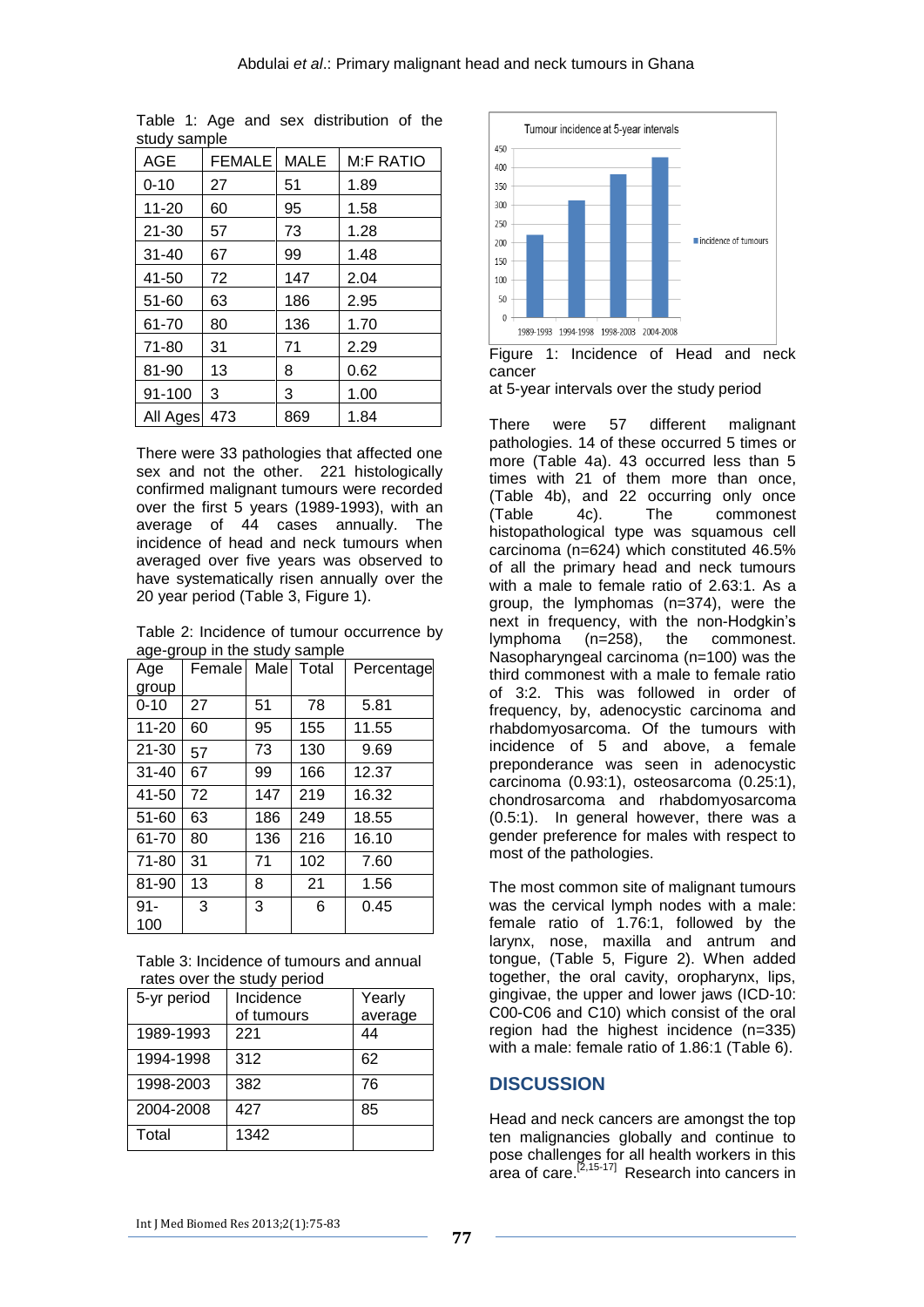this area is not as rampant as in other areas of the body, and the incidence continues to rise in some societies especially in the third world.<sup>[15,16]</sup> The search for their aetiology continues, however there are well known risk factors which contribute to the persistence and cause of these .<br>pathologies.<sup>[8-11]</sup> Geographic variations exist especially with respect to sub-sites and this tends to be associated with the various risk factors found in different areas.<sup>[16]</sup> Most world regions show an increasing incidence of head and neck cancers, with a few exceptions.<sup>[18]</sup> Whilst the incidence rates show a declining trend in both sexes in India, Hong Kong, Brazil and US whites, an increasing trend is observed in most other populations, particularly in Central and Eastern Europe, Scandinavia, Canada, Japan and Australia.<sup>[17]</sup> Studies on this subject from Africa are few<sup>[19,20]</sup> and tumour selection criteria employed differently,<br>making it difficult to compare. it difficult to compare. making

One such study from Jos, Nigeria, reported a rising trend in head and neck cancers.<sup>[19]</sup> In this study however, rather than trend, a rising incidence of head and neck cancer has been observed. As seen in figure 1 and table 1, the average annual incidence of head and neck cancer rose from 44 cases in the first 5 years (1989-1993) to 85 cases in the last 5 years (2004-2008) of the study period. Several reasons, perhaps including increasing awareness could account for this and requires further studies to establish an incidence trend. The Italian Network of Cancer Registries (pool AIRT) during the period 1986-1997, showed diverging trends between sexes; rates decreased significantly among males and increased among females. Decreasing trends were observed for pharynx, statistically significant only among males.<sup>[11]</sup> Laryngeal cancers showed a significant decreasing trend among males; trends were stable among females.<sup>[11]</sup>

| <b>PATHOLOGY</b>                                                                           | <b>FEMALE</b>   |                | MALE            | <b>TOTAL</b>    | % TOTAL                 | M:F Ratio |
|--------------------------------------------------------------------------------------------|-----------------|----------------|-----------------|-----------------|-------------------------|-----------|
| Squamous cell carcinoma (SCC)                                                              | 172             |                | 452             | 624             | 46.50                   | 2.63      |
| Non-Hodgkin's lymphoma (NHL)                                                               | 96              |                | 162             | 258             | 19.23                   | 1.69      |
| Nasopharyngeal carcinoma                                                                   | 40              |                | 60              | 100             | 7.45                    | 1.50      |
| Hodgkin's lymphoma                                                                         | $\overline{40}$ |                | 57              | 97              | 7.23                    | 1.43      |
| Adenoid cystic carcinoma                                                                   | 29              |                | 28              | 57              | 4.25                    | 0.97      |
| Rhabdomyosarcoma                                                                           | 23              |                | $\overline{12}$ | $\overline{35}$ | 2.61                    | 0.52      |
| Mucoepidermoid carcinoma                                                                   | $\overline{12}$ |                | 14              | 26              | 1.94                    | 1.17      |
| Basal cell carcinoma                                                                       | $\overline{9}$  |                | $\overline{12}$ | $\overline{21}$ | 1.56                    | 1.33      |
| Burkitt's Lymphoma                                                                         | $\overline{3}$  |                | 16              | 19              | 1.42                    | 5.33      |
| Acinic cell carcinoma                                                                      | $\overline{3}$  |                | 6               | 9               | 0.67                    | 2.00      |
| Chondrosarcoma                                                                             | $\overline{4}$  |                | $\overline{2}$  | $\overline{6}$  | 0.45                    | 0.50      |
| Malignant fibrous histiocytoma (MFH)                                                       | $\overline{2}$  |                | 3               | $\overline{5}$  | 0.37                    | 1.50      |
| Osteogenic sarcoma                                                                         | $\overline{4}$  |                | 1               | $\overline{5}$  | 0.37                    | 0.25      |
| Spindle cell carcinoma                                                                     | $\overline{2}$  |                | 3               | $\overline{5}$  | 0.37                    | 1.50      |
| Table 4b: Pathologies occurring less than 5 times but more than once over the study period |                 |                |                 |                 |                         |           |
| <b>PATHOLOGY</b>                                                                           |                 |                | <b>FEMALE</b>   | <b>MALE</b>     | <b>TOTAL</b>            | % TOTAL   |
| Paraganglioma                                                                              |                 | 3              |                 | 1               | $\overline{4}$          | 0.30      |
| Plasmacytoma                                                                               |                 | $\overline{2}$ |                 | $\overline{2}$  | $\overline{\mathbf{4}}$ | 0.30      |
| Sinonasal adenocarcinoma                                                                   |                 | $\overline{2}$ |                 | $\overline{2}$  | $\overline{4}$          | 0.30      |
| Anaplastic carcinoma                                                                       |                 | $\overline{3}$ |                 | $\overline{0}$  | $\overline{3}$          | 0.22      |
| Leiomyosarcoma                                                                             |                 | $\overline{c}$ |                 | $\mathbf{1}$    | 3                       | 0.22      |
| Sebacceous carcinoma                                                                       |                 | $\overline{2}$ |                 | $\mathbf{1}$    | $\overline{3}$          | 0.22      |
| Malignant epithelial/myoepithelial tumor                                                   |                 | 3              |                 |                 | $\overline{3}$          | 0.22      |
| Malignant nerve sheath tumour                                                              |                 |                |                 | 3               | 3                       | 0.22      |
| Angiosarcoma                                                                               |                 | $\mathbf{1}$   |                 | $\mathbf{1}$    | $\overline{2}$          | 0.15      |
| Carcinoma in pleomorphic adenoma                                                           |                 |                |                 | $\overline{2}$  | $\overline{2}$          | 0.15      |
| Chemodectoma                                                                               |                 | $\overline{c}$ |                 |                 | $\overline{2}$          | 0.15      |
| Cylindric cell carcinoma                                                                   |                 | 1              |                 | 1               | $\overline{2}$          | 0.15      |
| Dermatofibrosarcoma protuberans                                                            |                 | $\overline{2}$ |                 |                 | $\overline{2}$          | 0.15      |
| Haemangioendothelioma                                                                      |                 | $\overline{c}$ |                 |                 | $\overline{c}$          | 0.15      |
| Haemangiopericytoma                                                                        |                 | 1              |                 | 1               | $\overline{2}$          | 0.15      |
| Kerathoacanthoma                                                                           |                 |                |                 | $\overline{2}$  | $\overline{2}$          | 0.15      |
| Terminal duct carcinoma (salivary)                                                         |                 | 1              |                 | $\mathbf{1}$    | $\overline{2}$          | 0.15      |
| Verrucous carcinoma                                                                        |                 |                |                 | $\overline{2}$  | $\overline{2}$          | 0.15      |
| Neuroendocrine tumour                                                                      |                 |                |                 | $\overline{2}$  | $\overline{2}$          | 0.15      |
| Neuroectodermal tumour                                                                     |                 |                |                 | $\overline{2}$  | $\overline{2}$          | 0.15      |
| Transitional cell carcinoma (tcc)                                                          |                 |                |                 | $\overline{2}$  | $\overline{2}$          | 0.15      |

Int J Med Biomed Res 2013;2(1):75-83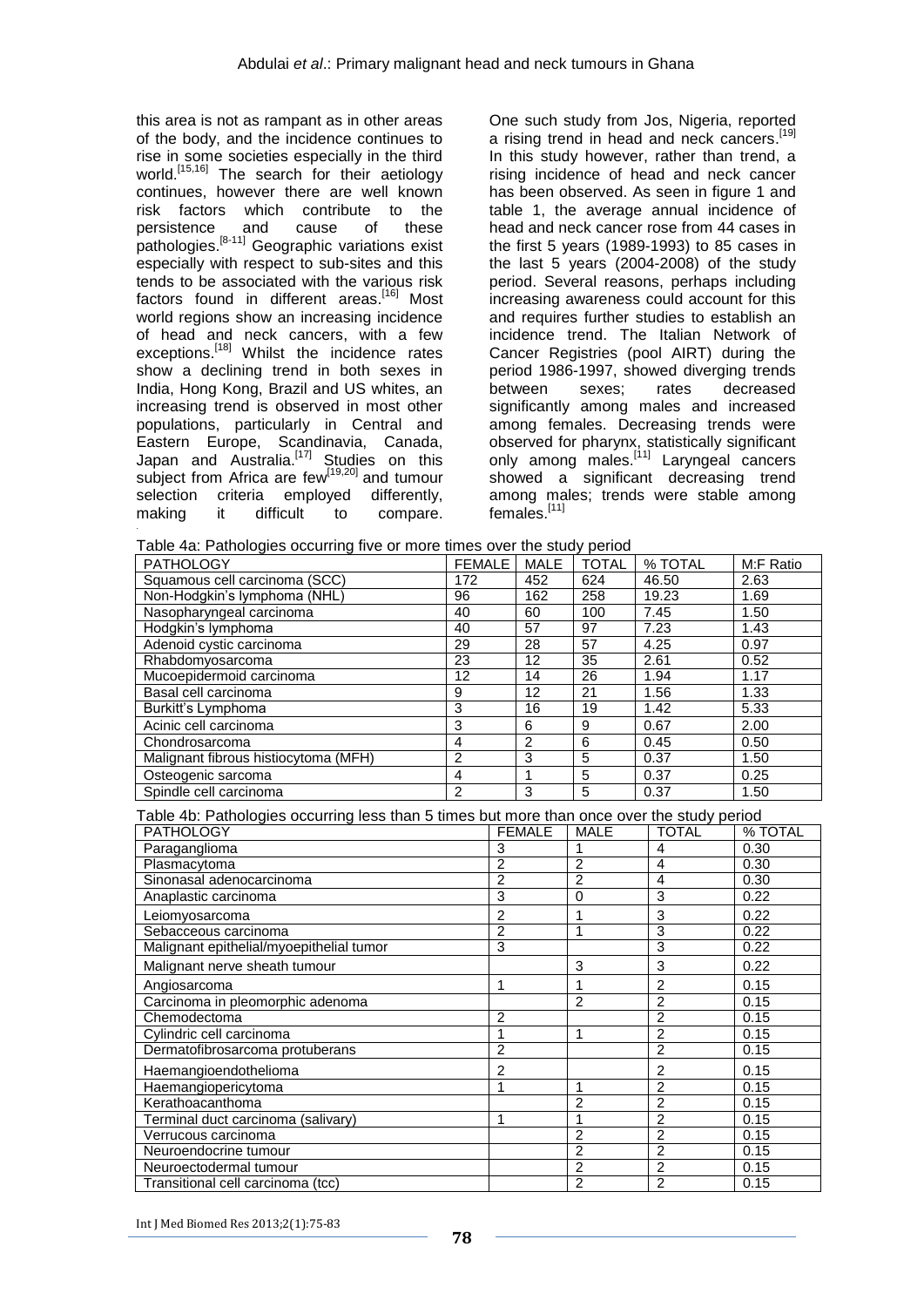| <b>PATHOLOGY</b>                 | <b>FEMALE</b> | <b>MALE</b> |
|----------------------------------|---------------|-------------|
| Ameloblastic carcinoma           |               |             |
| Carcinosarcoma                   |               |             |
| Clear cell tumour                | 0             |             |
| Cutaneous lymphoma               |               |             |
| Ewing's sarcoma                  |               |             |
| Fibrosarcoma                     |               |             |
| Kaposi's sarcoma                 |               |             |
| Lymphoepithelial carcinoma       |               |             |
| Malignant chondroid tumour       |               |             |
| Malignant cylindroma             |               |             |
| Malignant histiocytosis          |               |             |
| Malignant teratoma               |               |             |
| Melanoma                         | 1             |             |
| Merkel cell carcinoma            |               |             |
| Mesenchymal chondrosarcoma       |               |             |
| Basal cell carcinoma             |               |             |
| Neuroendocrine carcinoma         |               |             |
| Onchocytoma                      |               |             |
| Polymorphous low grade carcinoma |               |             |
| Salivary gland carcinoma         |               |             |
| Synovial sarcoma                 |               |             |

Table 4c: Pathologies occurring only once over the study period

The average age in our study for all categories of head and neck cancer was 45.08, (males 45.5, females 44.8). This is lower than the findings in Pakistan<sup>[18]</sup> where it was 53 years and much lower than that found in the UK, Italy and USA where it was above 60 years. The peak age was 51-60 for men, and for the group as a whole. It was however higher (61-70) for the women. In the UK the peak age is 60-69 for men and above 80 in women.<sup>[14]</sup> In Pakistan the peak age group was 64-69. The reason for these differences is not clear though there is the possibility of different lifestyle effects which tends to vary in different societies on different continents. Also while our data included all primary tumours including lymphomas, some of the studies such as from the UK did not.<sup>[14]</sup>

The male to female ratio was 1.84:1 in our study. In all age groups male dominance was maintained and peaked in the age group 51-60 (2.95:1). The gender ratio was reversed in the age group 81-90 but was at par in the age group 90-100. This is consistent with most studies which tend to suggest a higher incidence in men.<sup>[17-21]</sup> Sankaranarayanan *et al.* in 1998 had reported a high incidence in males in

regions of France, Hong Kong, the Indian sub-continent, Central and Eastern Europe, Spain, Italy, Brazil, and among US blacks.<sup>[17]</sup> High rates were reported in females of the Indian sub-continent, Hong Kong and Philippines.<sup>[17]</sup> The highest incidence rate reported in males was 63.58/100,000 (France, Bas-Rhin) and in females it was 15.97/100,000 (India, Madras).[17]

The commonest lesion was squamous cell carcinoma (n=624). It represented 46.5% of all the primary head and neck malignancies (table 3a). 172 women and 452 men were affected with a male to female ratio of 2.62. The oldest was a 98 year old woman and the average age was 55.2. The commonest sub-site was the larynx (ICD-10  $C32$ <sup>[1]</sup>[n=173], however, when considered together, the lip, the oral cavity, the tongue, gingivae, upper and lower jaws and oropharynx (ICD-10 C00-C06 and C10) constituted a higher incidence of squamous cell carcinoma (n= 242).

Mucosa cheek was the most common site for oral cancer (55.9%) in Karachi followed by the tongue (28.4%), palate (6.8%), gum (4.4%), lip (3.1%) and floor of mouth (1.4%). [18] According to the National Cancer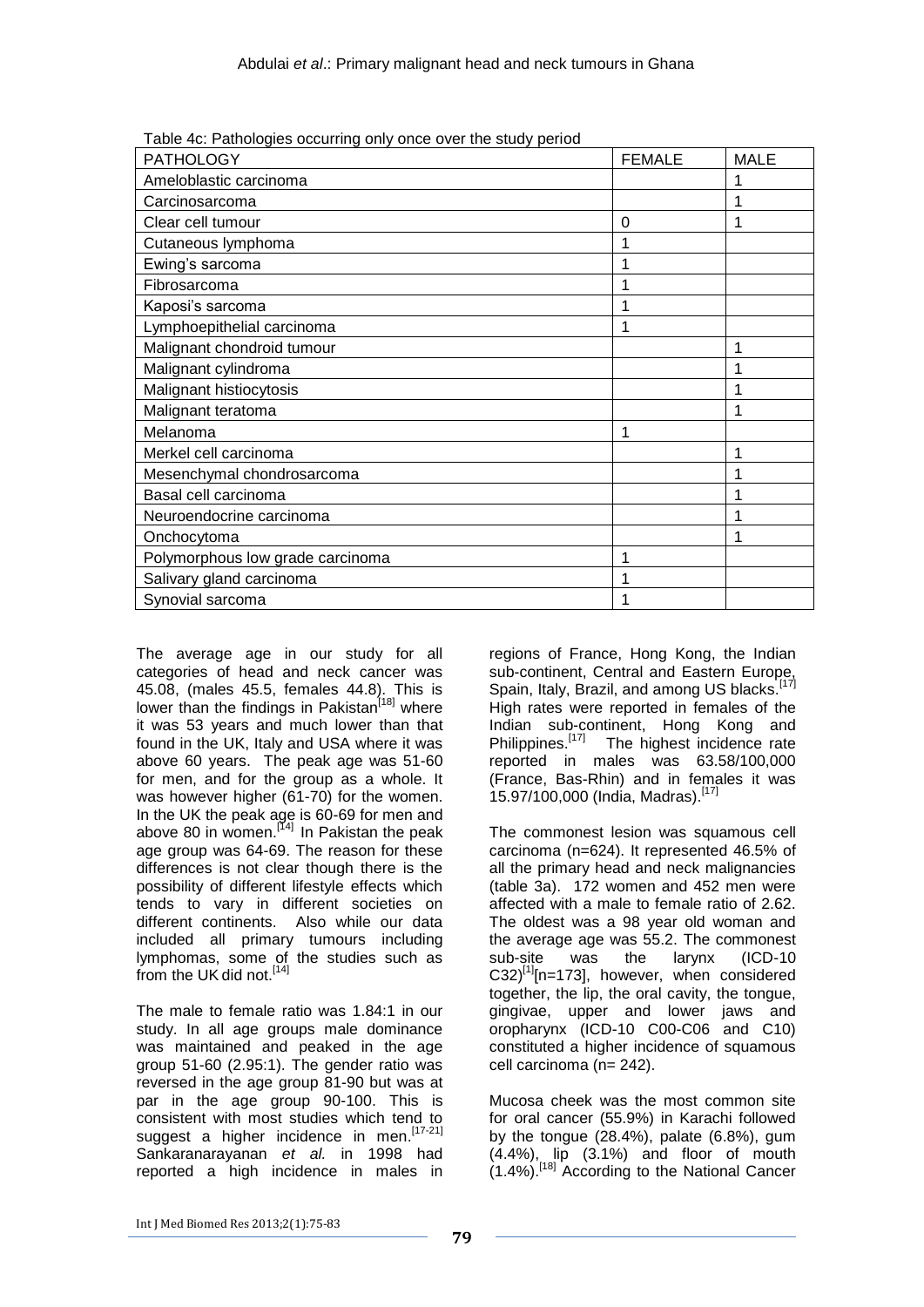Institute's Surveillance, Epidemiology, and Ends Results (SEER) program, 30 percent of oral cancers originate in the tongue, 17% in the lip, and 14% in the floor of the mouth (NCI, 2001). [22] Bhugri *et al.* suggested that the difference in the sub site of involvement in the two geographical areas is probably indicative of the difference in risk factors.<sup>[18]</sup>

|  | Table 5: Distribution of pathologies by site and sex in the study sample |  |  |
|--|--------------------------------------------------------------------------|--|--|
|  |                                                                          |  |  |

| SITE OF PATHOLOGY    | <b>FEMALE</b>             | <b>MALE</b>      | <b>TOTAL</b>            | % TOTAL |
|----------------------|---------------------------|------------------|-------------------------|---------|
| Cervical lymph nodes | 88                        | 155              | 243                     | 18.11   |
| Larynx               | 24                        | 152              | 176                     | 13.11   |
| Nose                 | 62                        | 75               | 137                     | 10.21   |
| Maxilla              | 32                        | 65               | 97                      | 7.23    |
| Tongue               | 23                        | 47               | 70                      | 5.22    |
| Neck                 | 31                        | 31               | 62                      | 4.62    |
| Mandible             | 30                        | 31               | 61                      | 4.55    |
| Parotid              | 21                        | 38               | 59                      | 4.40    |
| Palate               | 22                        | 34               | 56                      | 4.17    |
| Tonsil               | 15                        | 34               | 49                      | 3.65    |
| Nasopharynx          | 16                        | 31               | 47                      | 3.50    |
| Scalp                | 21                        | 24               | 45                      | 3.35    |
| Oral                 | 9                         | 33               | 42                      | 3.13    |
| Pharynx(unspecified) | 17                        | 23               | 40                      | 2.98    |
| Ear                  | 13                        | 10               | 23                      | 1.71    |
| Face                 | $\boldsymbol{9}$          | 14               | 23                      | 1.71    |
| Vocal cord           | $\ensuremath{\mathsf{3}}$ | 18               | 21                      | 1.56    |
| Cheek                | 9                         | 8                | 17                      | 1.27    |
| Lip                  | $\overline{4}$            | 9                | 13                      | 0.97    |
| Forehead             | $\overline{2}$            | 10               | 12                      | 0.89    |
| Submandibular        | 6                         | 6                | 12                      | 0.89    |
| Hypopharynx          | $\mathbf{1}$              | $\overline{7}$   | 8                       | 0.60    |
| Oropharynx           | $\mathbf{1}$              | 6                | $\overline{7}$          | 0.52    |
| Eyelid               | $\overline{2}$            | 3                | 5                       | 0.37    |
| Occipital scalp      | $\sqrt{3}$                |                  | 3                       | 0.22    |
| Skull bone           | $\sqrt{3}$                |                  | 3                       | 0.22    |
| Chin                 | $\mathbf 1$               | $\mathbf{1}$     | $\boldsymbol{2}$        | 0.15    |
| Gingivae             |                           | $\overline{2}$   | $\overline{2}$          | 0.15    |
| Post auricular       | $\overline{2}$            |                  | $\overline{\mathbf{c}}$ | 0.15    |
| Ethmoid              | 1                         | $\boldsymbol{0}$ | 1                       | 0.07    |
| Lacrimal             | 1                         |                  | 1                       | 0.07    |
| Mastoid              | $\mathbf 1$               |                  | 1                       | 0.07    |
| Piriform fossa       |                           | 1                | 1                       | 0.07    |
| Sinus maxilla        |                           | 1                | 1                       | 0.07    |
| Head and neck        | 473                       | 869              | 1342                    | 100     |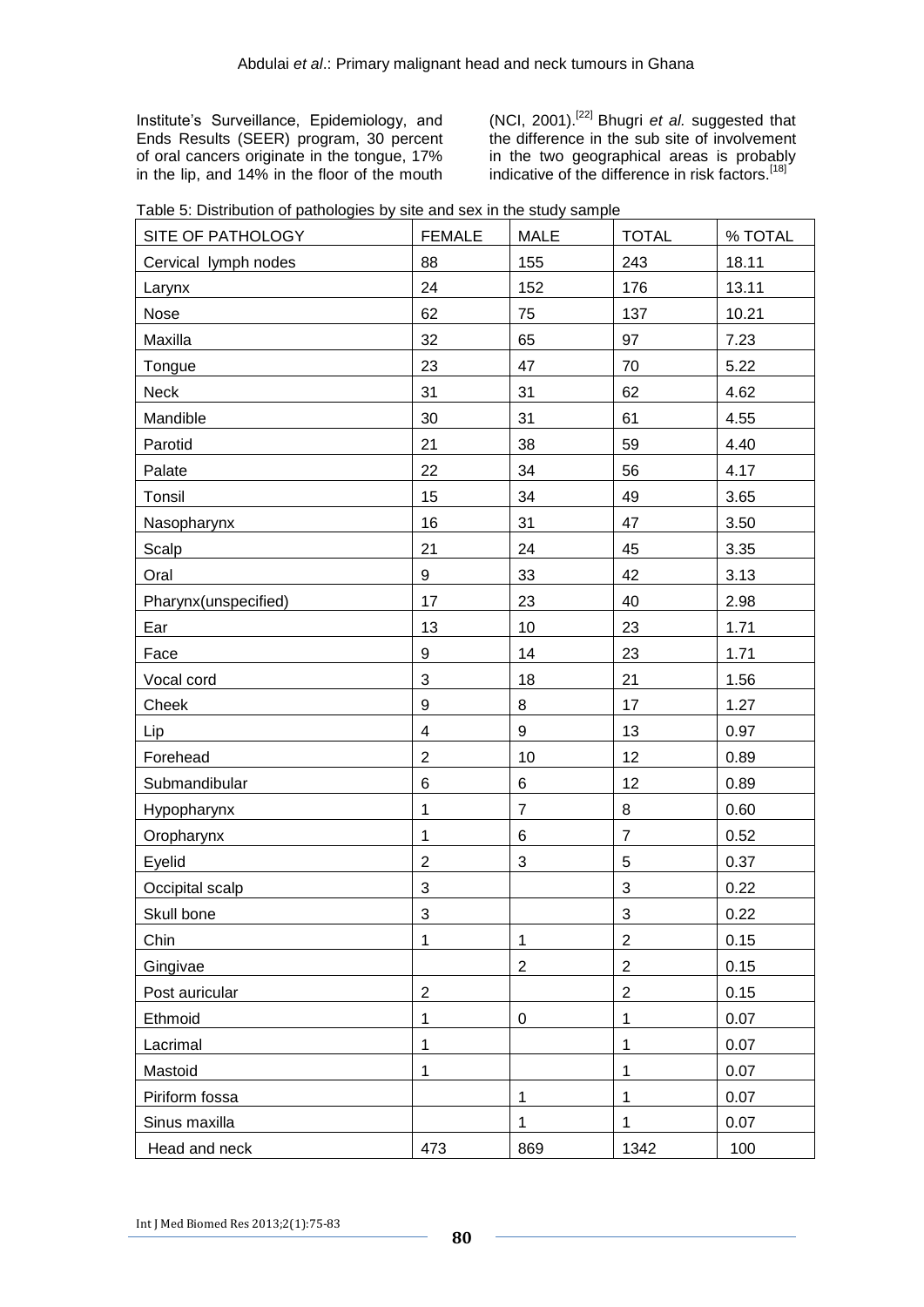| rabic of Distribution or oral turnours in the study sample by sub-site |               |      |              |             |  |  |
|------------------------------------------------------------------------|---------------|------|--------------|-------------|--|--|
| <b>ORAL REGION</b>                                                     | <b>FEMALE</b> | MALE | <b>TOTAL</b> | % TOTAL     |  |  |
| maxilla                                                                | 32            | 65   | 97           | 28.95522388 |  |  |
| Tongue                                                                 | 23            | 47   | 70           | 20.89552239 |  |  |
| mandible                                                               | 30            | 31   | 61           | 18.20895522 |  |  |
| Palate                                                                 | 22            | 34   | 56           | 16.71641791 |  |  |
| oral cavity                                                            | 9             | 33   | 42           | 12.53731343 |  |  |
| oropharynx                                                             |               | 6    |              | 2.089552239 |  |  |
| gingivae                                                               |               | 2    | 2            | 0.597014925 |  |  |
| <b>Oral Cancer</b>                                                     | 117           | 218  | 335          | 100         |  |  |

Table 6: Distribution of oral tumours in the study sample by sub site



Figure 2: Distribution of tumours in the study sample by site and sex



 Figure 3: Distribution of Oral Tumours in the study sample by subsite (f=female, m=male, t=total)

Though there is a possibility that there could be some degree of misclassification by sub sites, giving the close anatomical proximity

of component head and neck cancer topographic sites.[18]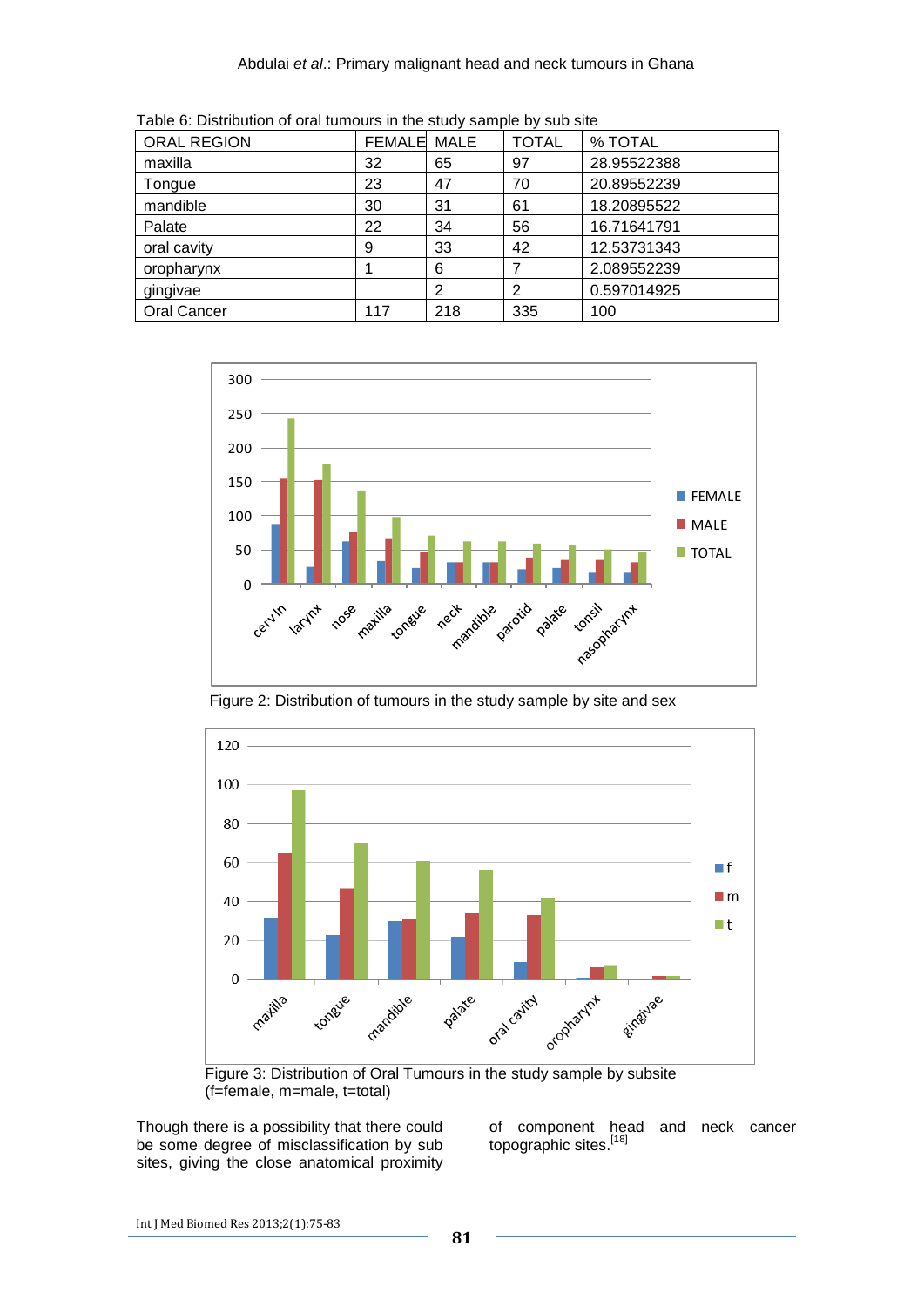The next commonest lesion was non-Hodgkin lymphoma (NHL) (n=255) which made up 19% of the total with a male to female ratio of 1.68. Of these70.63% arose from lymph nodes of the head and neck. The average age was 39 but the oldest patient was a 98 year old man. The age group with the highest incidence was 41-50. 60% occurred between the ages 15 and 55 years. This preponderance in men is consistent with several other studies. $[21,22]$ Nasopharyngeal carcinoma was the third commonest lesion (n=100), with a male to female ratio of 1.5:1. The peak age group was 41-50 and the average age was 33.55. This pathology tends to occur in slightly younger age group is consistent with studies in Pakistan where approximately a third of oral cancer and nasopharyngeal cancer cases occurred in patients 40 years and younger, [18] and similar to studies conducted in Europe, USA and Asia.<sup>[22]</sup>

Next was Hodgkin's lymphoma (n=97) which constituted 7.23% of the selected sample. The male to female ratio was 1.42. All samples were obtained from cervical lymph nodes. The next two commonest tumours (5th and 6th) had a reversed gender distribution. These were

adenocystic carcinoma and rhabdomyosarcoma. The male to female ratio were 1:1.03 and 1:1.92 and they constituted 4.1% and 2.62% respectively. These two pathologies tend to have a higher incidence in women in most studies.

The incidence of the rest of the pathologies analysed confirms how rare some of them are. 23 out of the 59 different recorded histological types occurred once (Table 4c), and 14 occurred twice (Table 4b). The incidence rates of these pathologies may be due to the different risk factors that prevail in their society compared to other geographical locations, according to Bhugri.<sup>[18]</sup>

In terms of location, the cervical lymph node was the commonest (n=243) with a male: female ratio of 1.76:1. This was followed by the larynx  $(n=176)$  then the nose  $(n=137)$ . These together with the incidence of the rest of the pathologies analysed can be seen in table 4. However, the oral cavity, oropharynx, lips, gingivae, the upper and upper jaws (ICD-10: C00-C06 and C10) when added together, had the highest incidence (n=335) with a male: female ratio of 2.4:1 (Table 6, Figure 3).

Most of the pathologies occurred less than 5 times, including others that only occurred once over the 20 years (Tables 4b and 4c). This may demonstrate rarity or it may be that some patients never avail themselves to the institutions or clinics from where our data is recorded. Public education may be helpful if the latter is the case to help capture a complete picture.

Comparison to other regions of the world/globe is difficult. We included in our study for example lymphomas which were first clinically detected in the head and neck area. These tumours are important in discussion of head and neck neoplasms in the Ghana society because of the differentiation of Burkitt's lymphoma which is endemic.

# **CONCLUSION**

This study provides data on the incidence of head and neck tumours in the Ghanaian society. It confirms as in most other studies that head and neck neoplasms are mostly squamous cell carcinoma (SCC), and also lays credence to a rising incidence trend. The peak age incidence is however lower compared to most other studies. Except for the sarcomas and adenocystic carcinomas, there is a male preponderance in all cases generally. This study offers a benchmark for future studies, planning resources and monitoring the efficiency of efforts to manage the different pathologies. Whilst it offers some baseline level on the incidence of these pathologies, to arrive at a true national picture, there is the need for more extensive study involving collecting data from many more areas of the country.

# **REFERENCES**

1. International Statistical Classification of Diseases and Related Health Problems 10th Revision (ICD-10) Version for 2010. http:\\www.who.int\classifications\icd\en\ Access: 17th Aug, 2012.

2. Sankaranarayanan R, Masuyer E, Swaminathan R, Ferlay J, Whelan S. Head and neck cancer: a global perspective on epidemiology and prognosis. Anticancer Res 1998;18:4779.

3. Lambert R, Sauvaget C, de Camargo C. M, Sankaranarayanan R. Epidemiology of cancer from the oral cavity and oropharynx. Eur J Gastroenterol Hepatol 2011;23:633-641.

4. Ernster J.A, Sciotto C.G, O'Brien M.M, Finch J.L, Robinson L.J, Wilson T, Mathews M. Rising incidence of oropharyngeal cancer and the